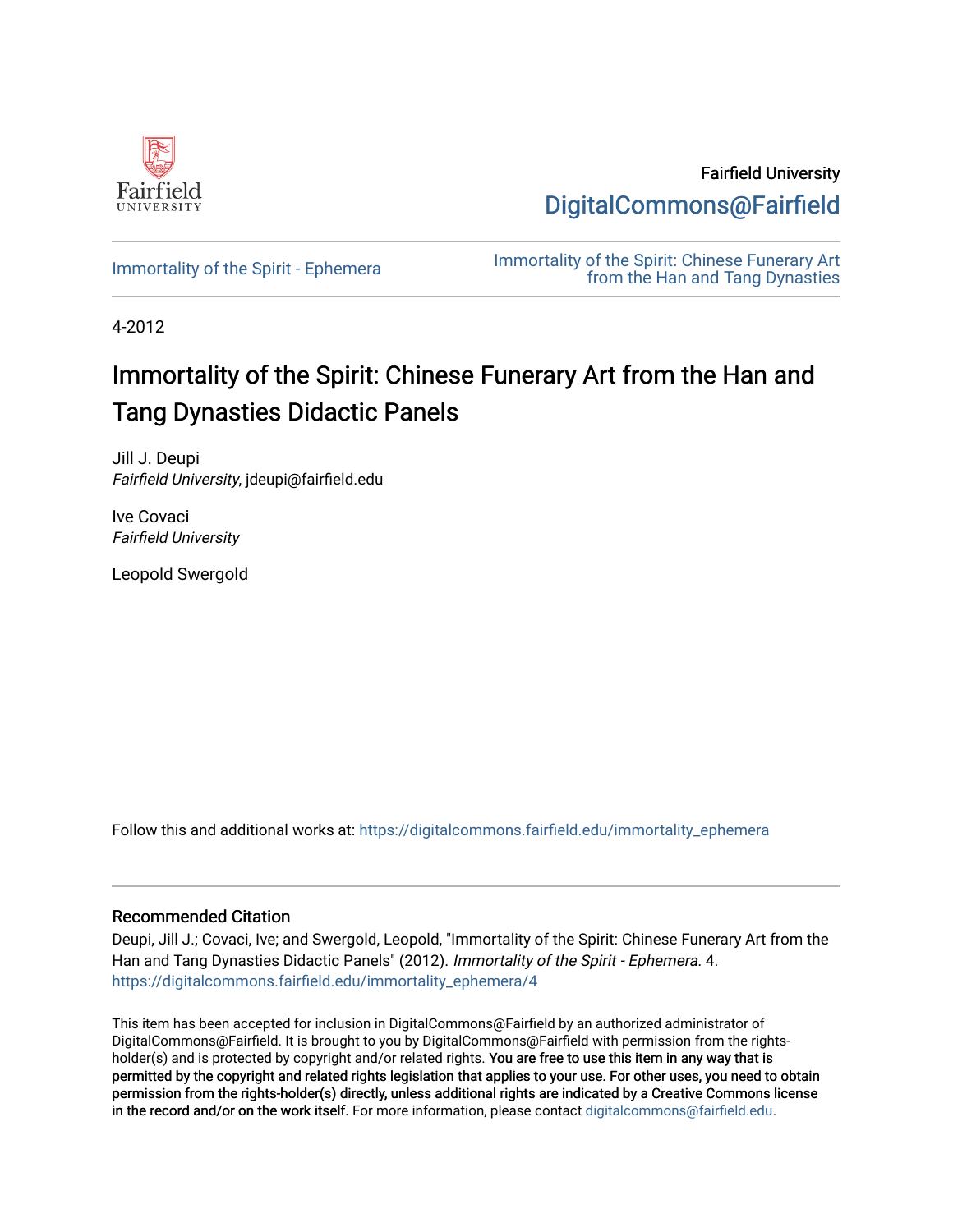### **Immortality of the Spirit**

For the ancient Chinese, life in the afterworld was as important as one's existence on earth. This belief structure led to the creation of elaborate – often lavish – burial rituals in which the dead were laid to rest in tombs intended to replicate splendid earthly dwellings in all of their particulars. These final resting places were, therefore, well-provisioned by surviving family members with *mingqi*, or "spirit articles," for the deceased's journey into the afterlife; an essential component of such rites, since those not properly



prepared for the next world could return to visit misfortune upon the living. This exhibition, *Immortality of the Spirit: Chinese Funerary Art from the Han and Tang Dynasties*, features thirteen pottery objects from the **Han (206 BCE-220 CE)** and **Tang (618-907 CE)** dynasties. Four of these works were generously donated to the Bellarmine Museum of Art by **Jane and Leopold Swergold**, who kindly lent the nine other pieces in this exhibition from their word-class collection of ancient Chinese sculpture. Such artifacts provide us with great insights into daily life during these critical periods in Chinese history and are pointed reminders of these societies' clearly delineated class hierarchies and carefully orchestrated societal rituals.

#### **China's "Golden Ages"**

The Han Dynasty was an era of relative peace, prosperity, and imperial expansion. Under the Han emperors, government apparati and imperial bureaucracies were strengthened according to Confucian tenets. This led to the creation of a powerful centralized state, headed by the emperor and his family together with an elite, educated class of officials and aristocrats. The dynasty also fostered great developments in the performing and visual arts, including music, poetry and calligraphy. Trade flourished as well: the progressive Han rulers established control of trade routes to Central Asia in 101 BCE, ensuring the flow of goods between East and West. Indeed, Chinese silk was present in Rome by the death of Julius Caesar in 44 BCE. In turn, the Chinese imported horses, foodstuffs, gold and other luxury items from the West. Nomadic tribes on the empire's borders, however, posed a constant threat, forcing the dynasty to launch numerous, expensive campaigns against such "barbarians."

Centuries of disunity followed the fall of the Han until the late 7th century, when the Tang Dynasty (618- 907) ushered in another long period of stability and prosperity. Like the Han before them, they made their capital in Chang'an (modern Xi'an), transforming it into the largest, most cosmopolitan city in the world at that time. Foreigners – including merchants, entertainers, monks, diplomatic envoys, and horse grooms from as far away as Persia (modern Iran) and Syria – flooded the city. Meanwhile, the imperial family and aristocrats living in the area around the capital created a steady demand for exotic luxury goods from the West, in addition to adopting foreign fashions and leisure pursuits.